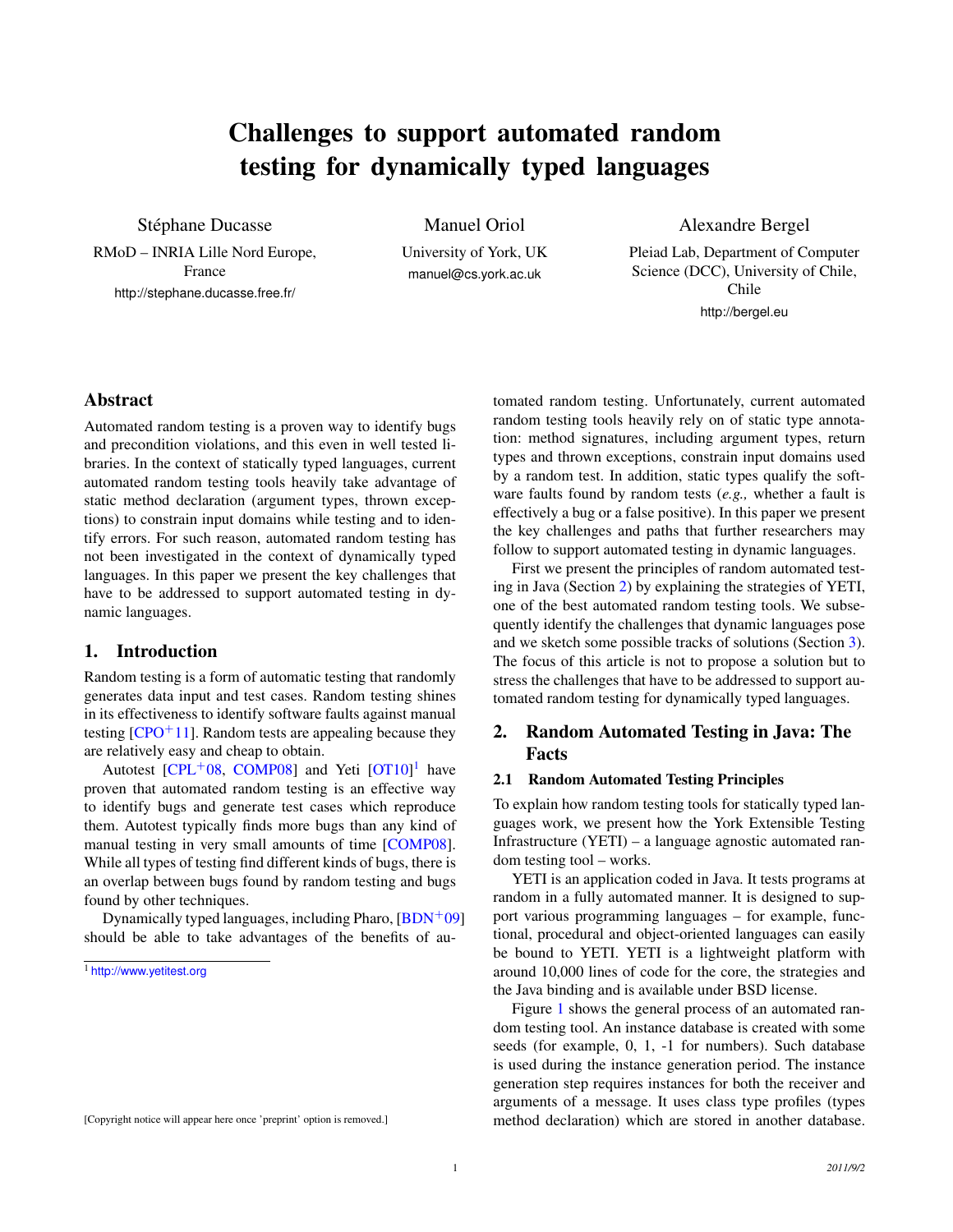Then tests are created by calling methods, the tests may check the returns values and the thrown exceptions. During tests execution, when a new instance is created it may be added to the instance database. To determine whether a fault is actually found, the declared exceptions and precondition (argument types are used) are key to determine whether a fault is a bug in the analyzed software or whether it is a false positive.



<span id="page-1-0"></span>Figure 1. Automated random testing process

YETI contains three parts: the core infrastructure, the strategies, and the language-specific bindings. The core infrastructure contains the code to represent routines (methods or functions), a graph of types (class profile database), and a pool of typed objects (instance database). Routines use arguments of certain types and return an object of a certain type (if any) for which they are considered constructors.

```
// Input: Program/Strategy
// Output: found bugs
foundBugs = new Vector<Bug>();
M0 = strategy.getModuleToTest();
while (not endReached) {
  R0=strategy.getRandomRoutineFromModule(M0);
  Vector<Variables> arguments =
    new Vector<Variable>();
  for(T in R0.getArgumentTypes()){
    arguments.addLast(strategy.getInstanceOfType(T));
  }
 try {
   new Variable(languageBinding.call(R0, arguments));
  } catch (Exception e) {
    if (languageBinding.representsFailure(e)){
     foundBugs.add(e);
    }
  }
}
```
<span id="page-1-1"></span>Figure 2. Algorithm of automated random testing. Bolded source lines show where a dynamic language cannot provide the necessary typing information.

Similarly to other automated random testing tools, YETI follows the algorithm in Figure [2.](#page-1-1) In this algorithm, getModuleToTest, getRandomRoutineFromModule, and getInstance-OfType are defined within the strategies. How to make a call (call) and how to interpret the results (representsFailure) are both defined in the language binding.



<span id="page-1-2"></span>Figure 3. Generation of values.

By default YETI uses a strategy that generates calls and selects values at random. Two main probabilities can be adjusted: the percentage of null values  $p_{null}$ , and the percentage of newly created objects to use when testing  $p_{new}$ . Figure [3](#page-1-2) shows the overall process followed when YETI needs an instance for a test and calls getInstanceOfType. By default, YETI uses 10% as a default value for both  $p_{new}$  and  $p_{null}$ .

In the Java binding, YETI uses class loaders to find definitions of classes to tests, reflection to make calls, and a separate thread to run them. Any undeclared RuntimeException or Error is interpreted as a failure and failures are grouped into unique failures by comparing their call stack trace beyond the first line. Receiver and arguments are discarded: to avoid the fact that if we would reuse sets of arguments/receiver we could trigger the same bug.

To understand how strong typing impacts the testing process, we identify 4 main areas where the typing information is used extensively. For each of these areas, we indicate whether a dynamically typed language has an easy way of supporting it:

Type description and pool of objects. Types are necessary to construct message arguments. In YETI, a type is mainly made of a list of supertypes, a list of subtypes, a list of "constructors" (by constructors we mean method returning an instance of the class), and a list of instances. Constructors are all routines that return a value of the type, and the list of instances is a pool of objects of that type.

Many dynamically typed languages offer support for listing existing instances for a given class, which can be used as example for feeding the testing tool. Supertypes and subtypes are easily and efficiently accessible via reflec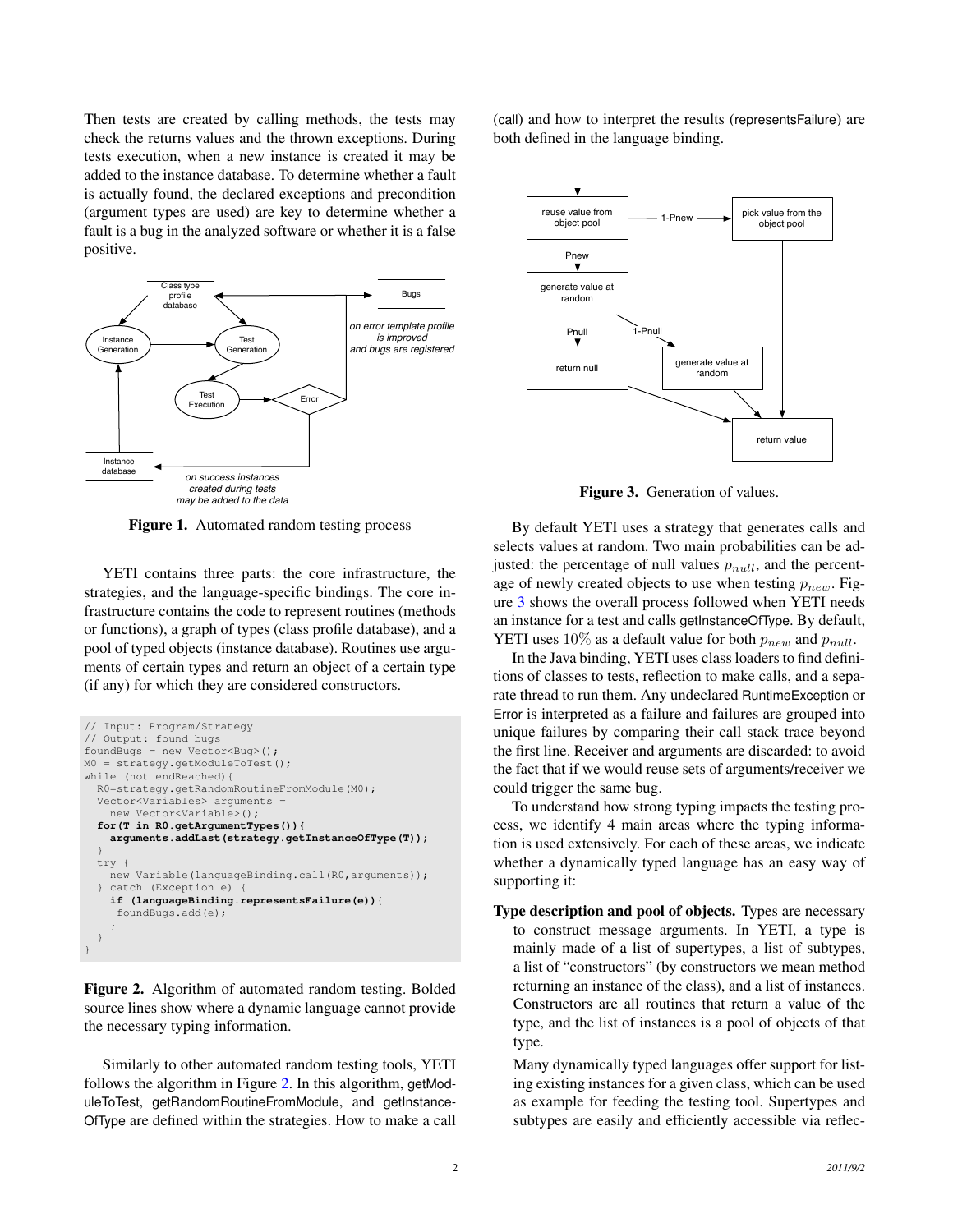tion. It is however more difficult to know the return type of a routine because 1) it is not declared and 2) it may vary over multiple executions.

- Instance generation. In YETI, generating an instance is done through a "constructor" for such an instance. If the routine to call needs arguments, these are typed and it is easy to reuse instances of such types already present in the system through their type or create new ones through their own constructors.
- Test generation and execution. To generate and execute a test, YETI either uses or generates instances of the needed types and makes a call.

Without restriction to given types for the arguments, calling a method with random instances is very unlikely to produce a meaningful test.

Feedback and bug identification. In YETI, because the type is supposedly valid due to the typing information, collecting runtime exception is meaningful as only a superficial check on the APIs is needed to make sure that unique failures are in fact bugs.

As mentioned previously, testing an untyped routine leads to calls that have a high risk of failing. It is also not useful to know that a routine fails when using arguments of types which were not foreseen to be usable there.

As we can see in the previous description, typing information is used at every single step of the process.

# 2.2 YETI Facts

By using such typing information YETI is able to run a million tests per minute – this represents a barely noticeable overhead over reflexive invocation. So far, YETI found thousands of bugs and was able to test many programs such as the Java core libraries, GWT  $^2$  $^2$ , and all programs in the Qualitas Corpus  $[TAD+10]$  $[TAD+10]$ . YETI also has a graphical user interface which allows the test engineers to monitor how a testing session performed so far.

## <span id="page-2-0"></span>3. Challenges for Dynamic Languages

We now explore the challenges and possible solutions posed by the absence of static types to support automated random testing.

## 3.1 Instance generation and execution

Obtaining instances to execute the tests is key in automated random testing. Instances are necessary to feed random tests. Constructing messages (which received objects as argument) intended to be sent to object receivers are used as input of a test.

In Smalltalk, the fact that no constructor is natively supported by the language makes the generation of well formed instance challenging. One way to circumvent this lack of constructor is to use existing instances (and thus well formed) as an input for random testing. An approach is to use heuristics based on method categories and some patterns for methods. The fact that in Pharo and Squeak the method new automatically invokes the method initialize is a good step to obtain more systematically well initialized instances.

Getting instances is easily done through exploring the instances currently in the system. In Smalltalk, it is possible to get access to all the instances of a class using messages allInstances. Reflection is simple and efficient to use. Accessing existing instances can provide specific information that generated instances could not present.

However, using existing instances as input in random tests presents two issues:

- 1. *Partially initialization –* Since Smalltalk does not offer any guarantee on whether an object is properly initialized or not, the standard Pharo distribution contains uninitialized or partially initialized instances. Those objects have their invariant broken. As an example we have found an instance of the class Point which contains the nil value as x and y and totally unused by the system. A properly initialized point contains numerical values instead.
- 2. *Fragile objects –* Randomly modifying existing objects may lead to situation where the system is put in a dangerous state. Such objects may either be discarded for not being used as a random test input or be copied. Copying objects may be an option, however it may lead to an overhead in case of a deep copy, if ever possible at all.

In addition, since we do not know the supposed type of the arguments, it is not clear what instances to pass.

*Using type inference.* To know the argument type, one possibility is to use type inference. Different approaches are possible: lightweight with low precision [\[PMW09\]](#page-5-3) or heavy computation (and with the problem of the availability of the approach) [\[SS04\]](#page-5-4). We believe that a lightweight approach is a first step to be used. As an example, RoelTyper only considers single method body to identify argument type of the method, therefore the precision of the type information is low. Another heavy approach could be to annotate methods with type information but this clearly does not scale.

Using libraries like MethodWrappers or other techniques to monitor method execution [? ? ] could be a possible way to collect type information. However, this is not the panacea because (1) we face a bootstrap problem - we need to use some pre-existing information (existing tests could be used to run but again the results would be driven by test quality and in absence of large coverage we may get incomplete type information). In statically type languages, the process does not require existing tests to run. (2) not all the methods should be executed randomly.

<span id="page-2-1"></span><sup>2</sup> <http://code.google.com/webtoolkit/>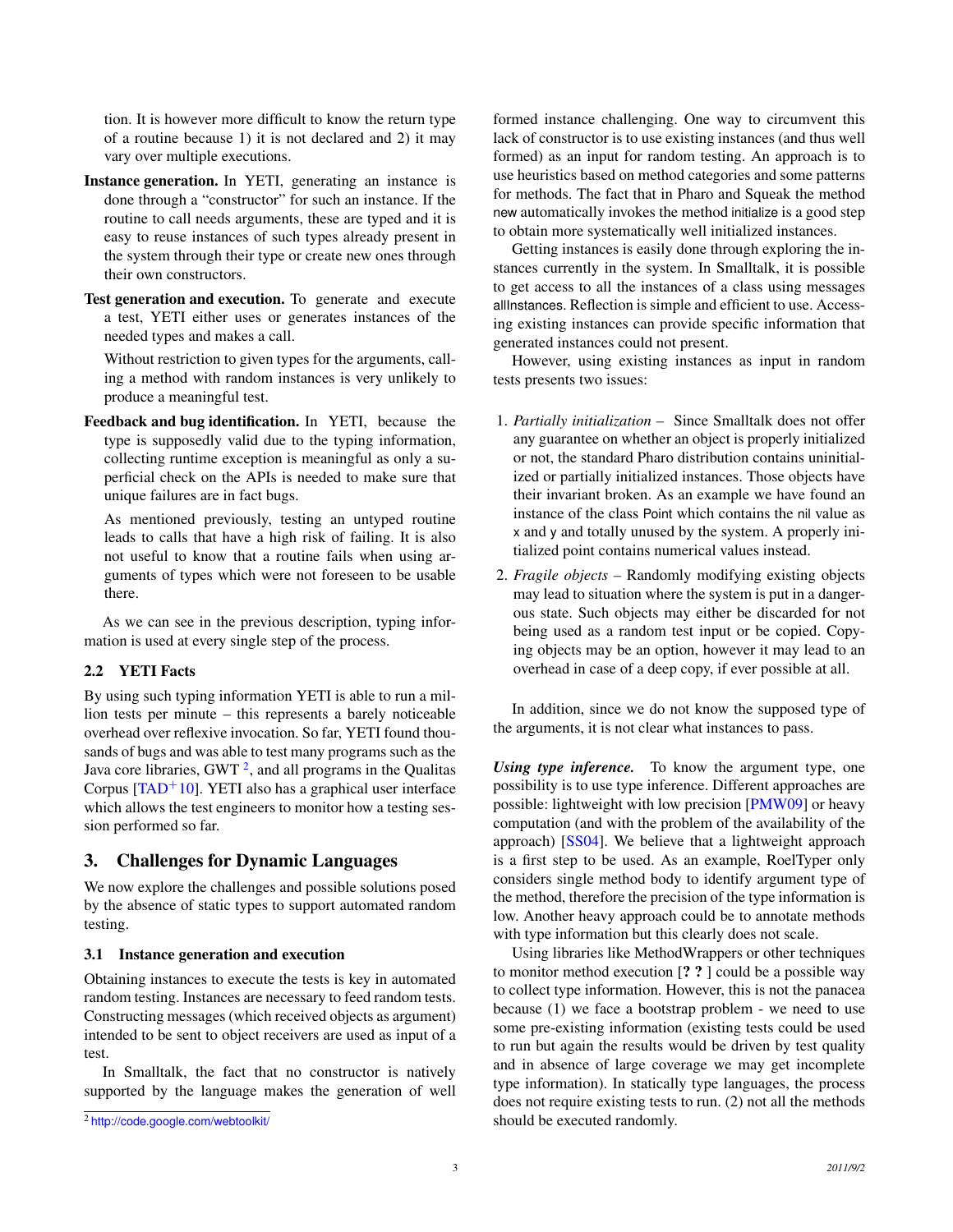*Executing destructive methods.* Once we get access to instances to which messages can be sent, we should consider which methods to invoke. There again care is important because it is not trivial to identify potentially destructive methods. Smalltalk offers powerful features such as pointer swapping, class changing, quitting the VM, unloading classes.... Not invoking these methods is important. The Finder tool manually specifies a list of problematic methods. Another approach can be to ask programmers to tag the methods with meta information. As a general point, we believe that knowing methods which may endanger the system when run randomly is a valuable information that can make the system more robust in presence of tools such as the Finder in Pharo or Squeak  $[BDN^+09]$  $[BDN^+09]$ .

## 3.2 How to identify errors?

While the other problems can be fixed with the (tedious) addition of meta-data, identifying that a bug is found is a difficult question. Indeed raised exceptions are not part of method declaration in Smalltalk as this is the case in Java. Therefore we cannot simply identify a bug by looking if the exception raised was part of the declared raised exception. In addition, since there are no contracts, they cannot be used to filter wrongly passed arguments. In addition, since a wide range of objects can be passed as arguments (and could be invalid) we cannot use the fact that the arguments are valid when analyzing an exception. The combination of the absence of argument type, contracts and declared exception is clearly what makes the real error identification a challenge.

As a first way to distinguish between various situations we can consider the object receiver contained in the top frame of the method stack and to identify different errors.

*Receiver on top of stack and message not understood.* The idea here is how do we make sure that one sends messages that are understood by the receiver. Such situation should not happen because the tools should enumerate the methods from the receiver class. However, even such simple assumption is not always true: a message can be cancelled in superclasses using "should not implement" exception and superclass methods are banned from subclasses.

*Receiver not on the top of the stack and error.* This is the regular case when we get an error is because you send a message and this method sends another one and along the road there is an error. The question then is what to do? Such a situation can arise due to different causes:

*Badly initialized objects.* For example, executing methods on an object that is not well initialized or whose invariant is broken can happen. The automatic detection of such case is difficult. Such object can either be created by a bogus initialization or the result of inadequate method execution. It is thus important to know that instances in the instance database are in a valid state.

*Breaking precondition.* It may happen that messages not respecting non explicit invariant lead to errors. For example sending the message reciprocal to 0@0 leads to a problem because x reciprocal does not work on number zero.

(0@0) reciprocal

-> x reciprocal @ y reciprocal. -> x reciprocal

Probably the receiver being different of 0 should be a precondition on Number» reciprocal and similarly,  $x := 0$ and y != 0 should be the precondition of Point»reciprocal.

Another example is #() first (accessing the first element of an empty array). Here clearly a precondition would help to capture that this behavior is not an error but just a normal behavior. In addition considering specific error raised by the class can be a good starting help.

#### #() first

-> errorSubscriptBounds:

The definition of the at: method (which leads to the previous error) shows that some errors could be used to build up a list of raised errors. Such errors could then be used to define preconditions.

## Object>>at: index

"Primitive. Assumes receiver is indexable.

Answer the value of an indexable element in the receiver. Fail if the argument index is not an Integer or is out of bounds. Read the class comment for a discussion about that the fact that the index can be a float."

<primitive: 60> index isInteger ifTrue: [self class isVariable ifTrue: [self errorSubscriptBounds: index] ifFalse: [self errorNotIndexable]]. index isNumber ifTrue: [^self at: index asInteger] ifFalse: [self errorNonIntegerIndex]

Since there is no contract declared, software bugs cannot be distinguished from contract violation. This clearly shows that preconditions could be useful for automated random testing in addition to the other properties they bring to software quality.

#### 3.3 Understanding results

While performing some preliminary experiments with automated random testing in Smalltalk, we identified also the following challenge: How can we identify the impact of a bogus instances on the resulting generated errors?

For example we got an instance of Point, the point nil@nil as an available instance and it generated a lot of false positives by generating errors when executing methods that were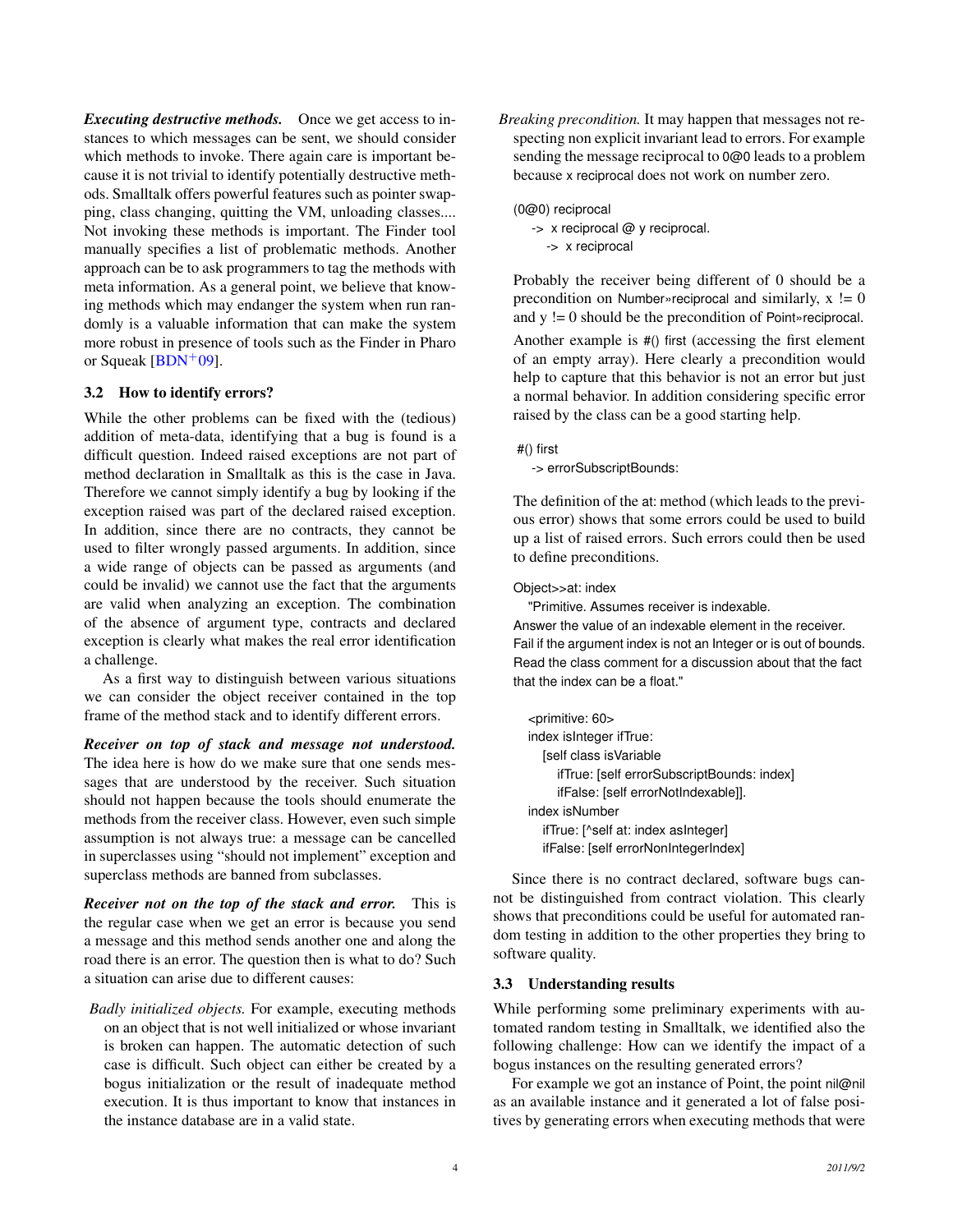totally correct when we picked any other instances available in the system. We identified this instance in a ad-hoc way and we believe that tools to support the understanding of the results are needed. Notice that this problem does not happen in YETI because YETI uses types and contracts as specifications for valid input. In Smalltalk, this is obviously not possible so the nil@nil example is a good one.

If somebody had specified formally Point, then nil@nil would have been illegal. In the case of Pharo, this instance lives in the system, so it was taken as possible input, and polluted your output. We analyzed why such instance was there and it was unused. Since Pharo 1.3 this instance was removed, still this is an interesting case for understanding the impact of an instance of the resulting method that are raising errors.

To illustrate this challenge, here are the data we got when performing our experiments. The existing instance nil@nil broke a lot of messages: in our experiments we obtained 3695 problematic messages. While checking the problematic messages we found that we obtained 371 buggy receivers (points with at least one zero) and a number of buggy methods r, reciprocal, guarded, negated, degrees, max, theta, as-FloatPoint, abs, isZero, truncated, rightRotated, eightNeighbors, ceiling, leftRotated, asIntegerPoint, min, normal, transposed, normalized, sign, floor, fourNeighbors, deepCopy, fourDirections, angle, rounded.

When filtering the buggy selectors by removing the bogus instance (nil@nil) from the instance database, we reduced the number of problematic methods to two: normalized and reciprocal. Such methods raised errors because of points with one zero. We identified the problems with nil@nil because we looked at all the instances that generated errors and noticed it. In this case this was simple: we got points with nil, or at least one zero. We tried to see how a tool could have help us and report a problem but we did not found a simple approach based on a correlation or statistics. In our dataset, sorting the number of problematic methods according to the receiver was not a great help.

Being able to represent results and the influence of receiver/arguments on the generated problems is thus of importance to reduce noise.

# 4. Paths towards random testing

To enable automated random testing for dynamic languages, we propose to follow these milestones:

• *Dynamic Type Inference using Random Testing.* One of the first actions to be done is to use type inference to get some type information. The minimum is to use a simple static analysis as proposed by RoelTyper [\[PMW09\]](#page-5-3). Combining an approach like the one of RoelTyper with the type collected by MethodWrapper is an interesting track to follow. However, using MethodWrapper or any execution based appraoch requires both tests availability and

• *Random testing for dynamically typed languages using existing instances.* Once type inference is available, it becomes possible to use instances in an image and perform either random testing or exhaustive testing of programs in an automated way. The performance associated to the testing is then dependent on the quality of the existing instances. It seems thus likely that such a technique should be applied while the program to test is stalled after being run for a while.

In parallel, identifying classes defining an initialize method (or inheriting one) should be considered to identify classes where creating instances using the method new may provide well initialized instances.

- *Automated random testing for dynamically typed languages.* The next step is to be create meaningful instances at random. As of now, creating random instances is easy. Making sure these are meaningful is quite difficult without additional support. It might be useful in this case to add support for contracts (pre-, postconditions, and class invariants) and to let programmers specify such contracts to decide whether instances are valid for testing. This might, for example, allow the filtering for testing of instances such as nil@nil.
- *Sandboxing for testing.* As a more long-term goal it might also be interesting to consider how to restrain testing so that it does not corrupt the tested images and external resources.

#### Acknowledgements

This work was supported by Ministry of Higher Education and Research, Nord-Pas de Calais Regional Council and FEDER through the 'Contrat de Projets Etat Region (CPER) 2007-2013' and the Royal Academy of Engineering.

## References

- <span id="page-4-2"></span>[BDN<sup>+</sup>09] Andrew P. Black, Stéphane Ducasse, Oscar Nierstrasz, Damien Pollet, Damien Cassou, and Marcus Denker. *Pharo by Example*. Square Bracket Associates, 2009.
	- [] John Brant, Brian Foote, Ralph Johnson, and Don Roberts. Wrappers to the rescue. In *Proceedings European Conference on Object Oriented Programming (ECOOP'98)*, volume 1445 of *LNCS*, pages 396–417. Springer-Verlag, 1998.
- <span id="page-4-1"></span>[COMP08] Ilinca Ciupa, Manuel Oriol, Bertrand Meyer, and Alexander Pretschner. Finding faults: Manual testing vs. random+ testing vs. user reports. In *IEEE International Symposium on Software Reliability Engineering (ISSRE)*, Nov 2008.
- <span id="page-4-0"></span>[CPL<sup>+</sup>08] Ilinca Ciupa, Alexander Pretschner, Andreas Leitner, Manuel Oriol, and Bertrand Meyer. On the predictability of random tests for object-oriented software. In *International Conference On Software Testing, Verification And Validation (ICST 2008)*, July 2008.